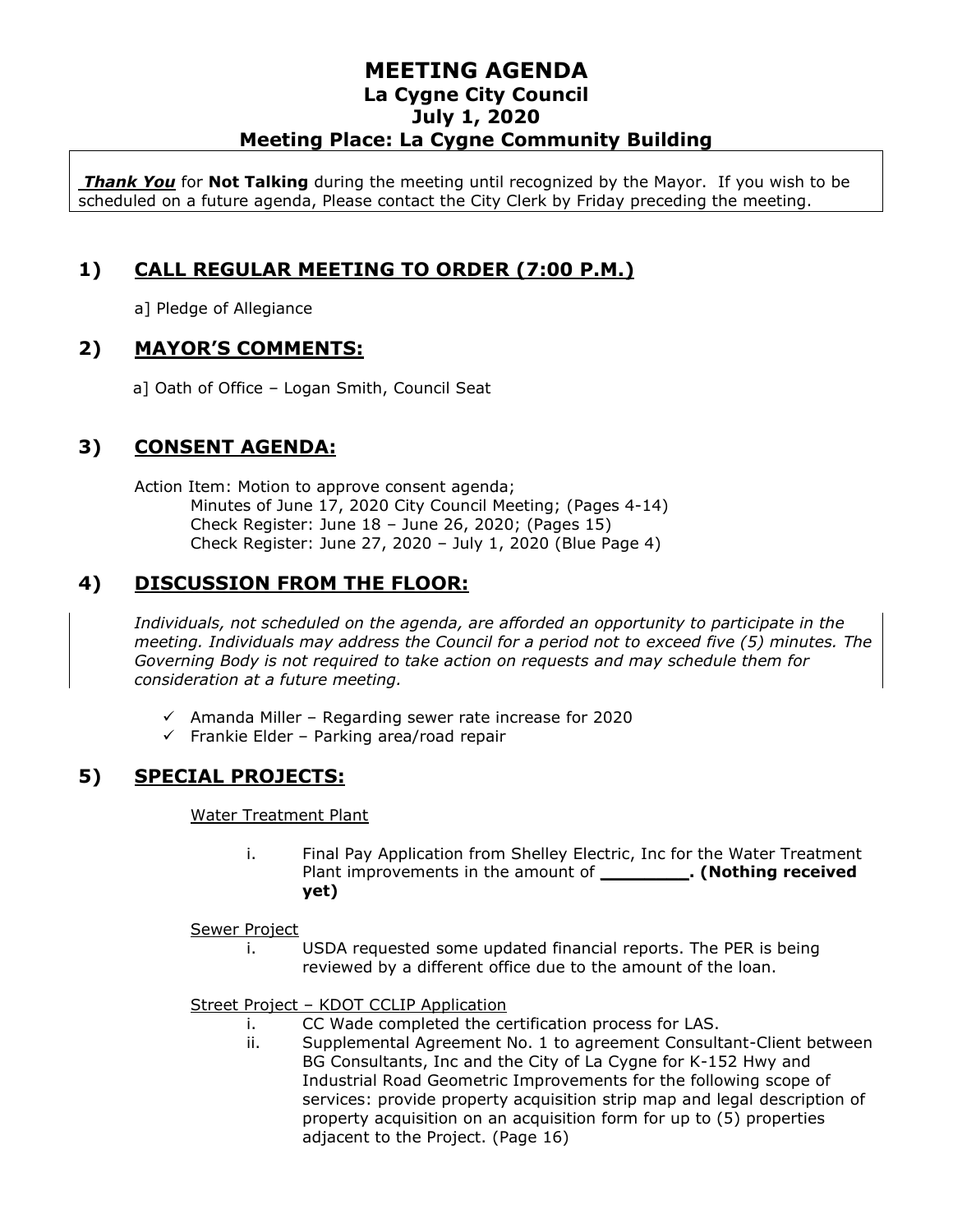### **MEETING AGENDA La Cygne City Council July 1, 2020 Meeting Place: La Cygne Community Building**

### **6) REPORTS OF CITY OFFICERS:**

- $\checkmark$  City Attorney Burton Harding
- $\checkmark$  Police Chief & Codes Officer Tina Fenoughty (Blue Pages 5)
- $\checkmark$  Public Works Department Dan Nasalroad (Blue Pages 6-8)
- $\checkmark$  Fire Chief Dan Nasalroad
- $\checkmark$  City Clerk Jodi Wade (Blue Pages 9)
	- i. Budget Workshop July  $15<sup>th</sup>$  (?)

#### **7) REPORTS OF COUNCIL COMMITTEES:**

- a] Water & Gas---------------------------------------Danny Curtis -------
	- ✓ Draft Ordinance for Gas. (Pages 17-24)
- b] Street ---------------------------------------------James Thies ------- Jerome Mitzner  $\checkmark$  RFP being reviewed for Stormwater Master Planning.
- c] Sewer----------------------------------------------James Thies ------- Thomas Capp
- d] Park------------------------------------------------Danny Curtis ------- Thomas Capp
- e] Cemetery------------------------------------------Danny Curtis ------- Thomas Capp
- $\checkmark$  Draft created after researching regulations for other cemeteries. (Pages 25-30)
- f] Public Safety---------------------------------------Jerome Mitzner------
- g] Community Building------------------------------ Danny Curtis ------ James Thies
- h] Employee Relations & Training-------------------Jerome Mitzner------
	- $\checkmark$  Proposal received from Wichita State University Division of Diversity and Community Engagement for a Customer Service and/or Ethics ½ day and full day training with Paula Downs.
	- ✓ Still waiting to hear back from Jeff Deane regarding KORA/KOMA training. **UPDATE: Jeff offered the dates of July 29, August 5, and August 12.**

## **8) SPECIAL COMMITTEE REPORTS:**

- a] Emergency Management
- b] Swanfest Committee

### **9) UNFINISHED BUSINESS:**

a] Resolution No. to replace the existing Administrative Policy No 9 – Purchasing and Bidding Policy. (Page 31-32)

- b] Re-opening the La Cygne Community Building.
- c] Conference Call Platform from Peoples Telecommunications.

d] Theimer Claims Service report of hail damage to buildings for the City of La Cygne. Contractor Quotes for repair.